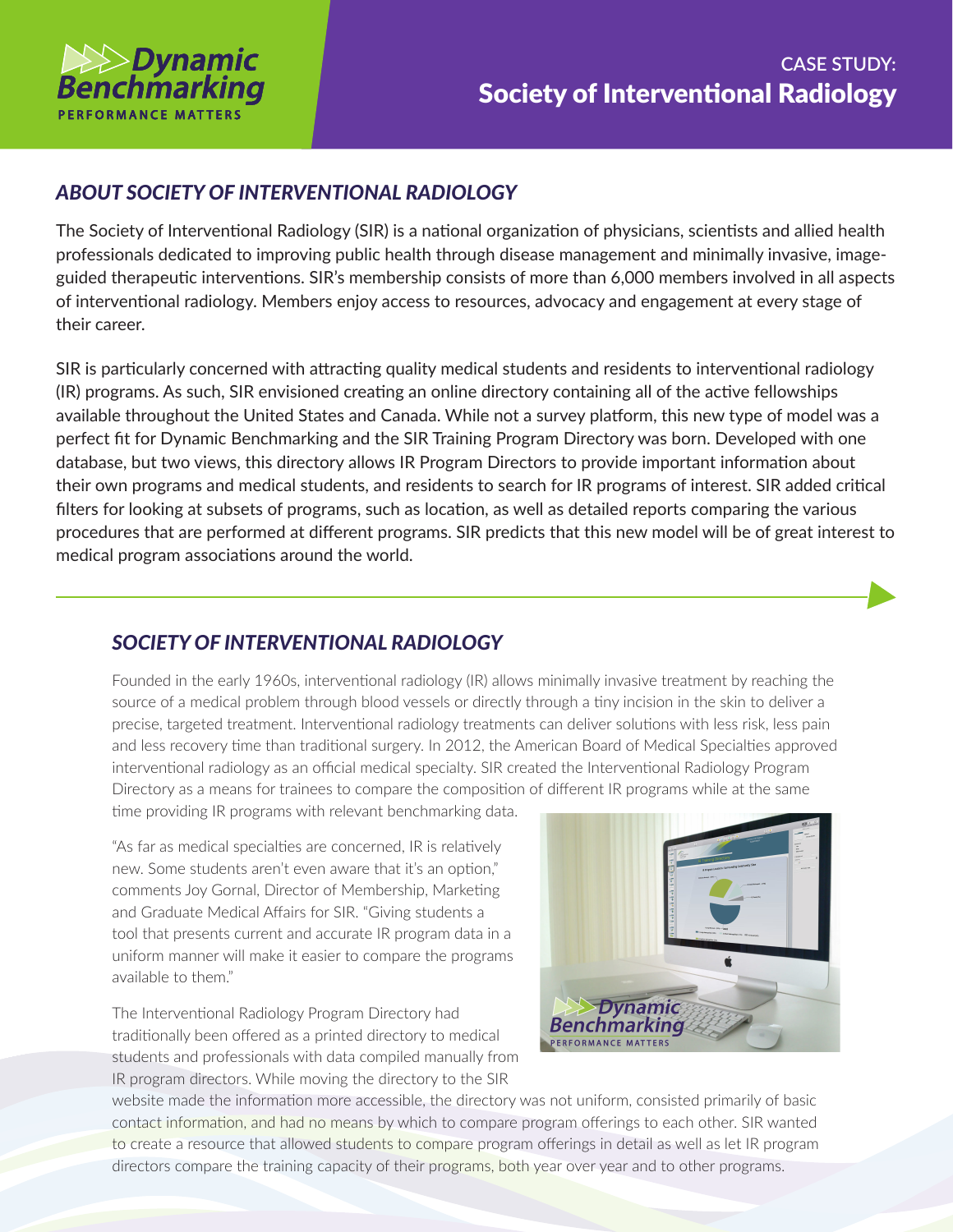To simplify data collection as well as improve data quality, security and program comparison capabilities, SIR contracted with Dynamic Benchmarking to create an online tool to not only collect data from the programs, but also allow for the comparison of key procedural areas and demographics to create the more useful tool that it envisioned.

The uniqueness of both the industry and the organization's needs required heavy customization of the Dynamic Benchmarking platform.

"One of the most important factors in choosing Dynamic Benchmarking was the ability to protect raw data while still providing detailed insight into program composition," adds Jennifer Goubeaux, SIR Program Manager of Graduate Medical Affairs. "For example, while program directors wanted to compare the number of procedures performed, none of them want to make their raw numbers public. We needed a way to present this data while being sensitive to the needs of the individual program."

The Dynamic Benchmarking platform was designed to address the need for anonymity when it came to sensitive program information like this. All data entered by programs is

**"Dynamic Benchmarking made it possible to present the kind of data trainees need to compare programs. Once program directors understood the value of data they'd have access to, they too began to understand how the directory was now much more than a simple marketing vehicle."**

> *Jennifer Goubeaux, SIR Program Manager of Graduate Medical Affairs*

aggregated and individual performance statistics are always presented in an anonymous fashion. Additionally, raw data for IR procedures was further protected by expressing these key benchmarking indicators as percentages rather than numbers.

"We understand the balance of wanting detailed data on peers and competitors while not revealing too much about the inner workings of each operation," comments Betsy Delfosse, Chief Operating Officer for Dynamic Benchmarking. "It's why we built our platform the way we did, offering maximum visibility to key training data without compromising participants' privacy."

In addition to protecting each participant's raw data, Dynamic Benchmarking worked closely with the SIR IT department to use membership data to regulate which reporting view was accessible based on member type.

"Because of the two very different audiences we serve, program directors and trainees, we needed to be confident they were accessing the data in the way meant for them," adds Goubeaux. "The ability to create a single sign on using our member database was vitally important, yet surprisingly easy to accomplish."

Confident that data was secure and the different audience needs could be met, SIR was able to build the tool they had envisioned, collecting more details about programs including salary, program demographics and information on the number and types of procedures performed.

"Dynamic Benchmarking made it possible to present the kind of data trainees need to compare programs," says Goubeaux. "Once program directors understood the value of data they'd have access to, they too began to understand how the directory was now much more than a simple marketing vehicle."

To incent program directors to participate fully, SIR wanted to make sure they could deliver maximum value from the study's resulting reports.